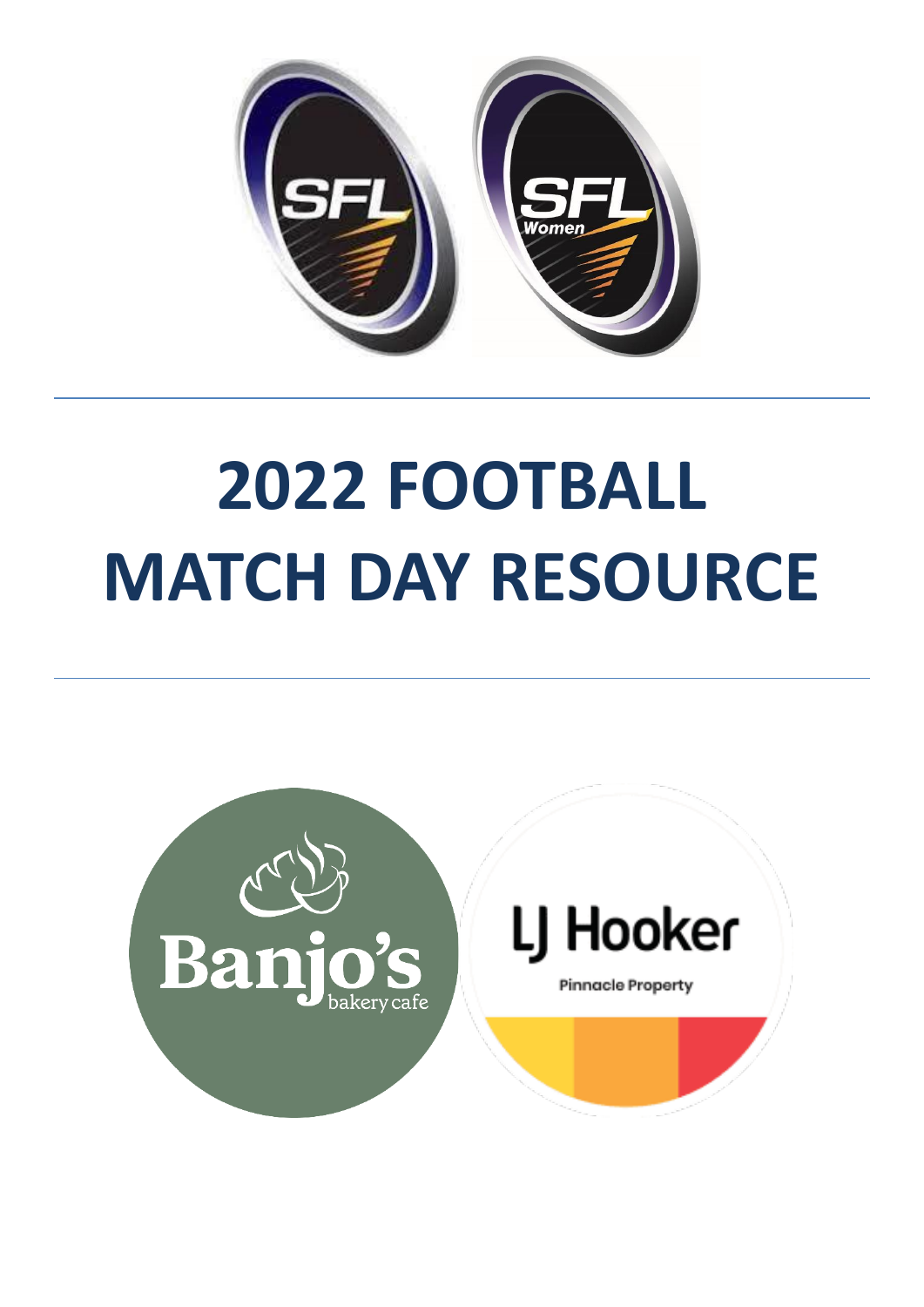# **INSIDE YOU WILL FIND….**

- Football Operations staff
- Website and social media
- □ Match day set up
- Match day timeline
- $\Box$  Home team duties
- Away team duties
- Match day paperwork
- $\Box$  Key rules and regulations
- $\Box$  Timekeeping, Length of matches and breaks
- QR Codes
- $\Box$  Line Marking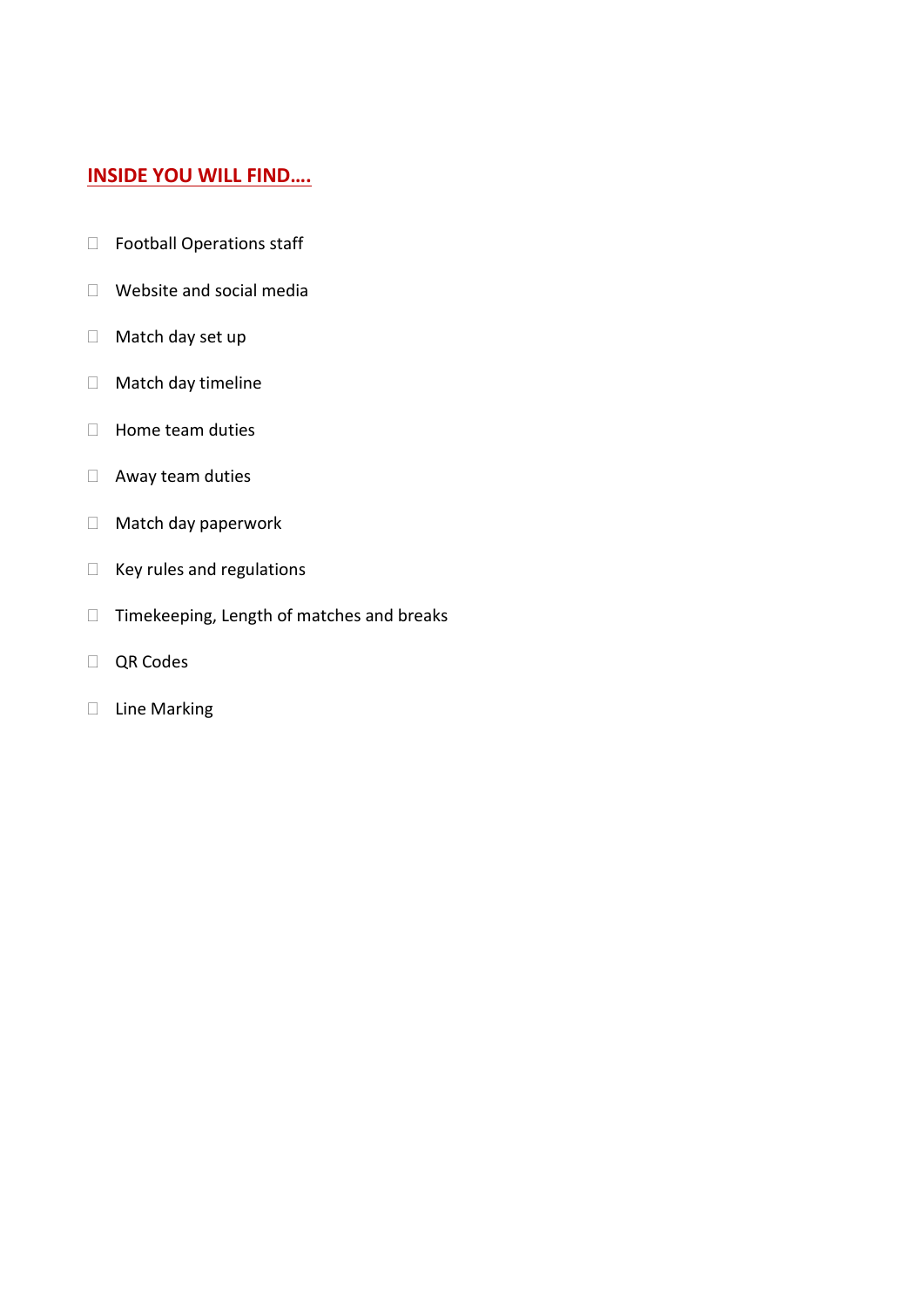# **FOOTBALL OPERATIONS STAFF**

| <b>NAME</b>  | <b>ROLE</b>                 | <b>EMAIL</b>            | <b>PHONE</b> |
|--------------|-----------------------------|-------------------------|--------------|
| George Kalis | <b>Competitions Manager</b> | george.kalis@afl.com.au | 0482888250   |

# **MATCH DAY FORM UPLOAD:**

If you do not have a google drive account, please use login information below

Username: sflform@gmail.com

Password: sfl12345

This sheet is to be given to the home team manager.

*Any issues completing these forms please contact George Kalis on 0482 88825*

#### **WEBSITE AND SOCIAL MEDIA**

Website:

- □ [https://southernfootballleague.com.au](https://urldefense.com/v3/__https:/southernfootballleague.com.au__;!!MoAtgck!O2pyiFnjLm-CCpohvXESnnDiFPx12pLFRFWjIxHVyRUJxtBrbvI9Wyb_FzeCkHkS5Q$)
- □ Facebook: SFL Page- <https://www.facebook.com/SFLTasmania>

# **COVID 19 PROTOCOLS**

For training and game day processes: **[www.checkin.tas.gov.au](http://www.checkin.tas.gov.au/)**

#### **MATCH DAY SET UP**

Outdoor Checklist:

- □ Line Marking Lines clearly marked within the laws of the game and required distances applicable (diagram last page)
- Away rooms Clean and swept, toilet paper. Hot shower and lights working. Away team to clean up after use.
- Umpire rooms
	- Clean and swept, toilet paper, hot showers, table, chairs, lighting
- Goal Post Pads Suitably fixed to posts and ready for game day
- □ PA system (if applicable)

In working order with the ability to clearly be heard

Siren

Clear working order (tested pre-game) with back up siren (air horn) in close proximity

Items:

- $\Box$  Stretcher at interchange bench
- □ Footballs

(see rules and regulations for competition specific number and placement of match balls)

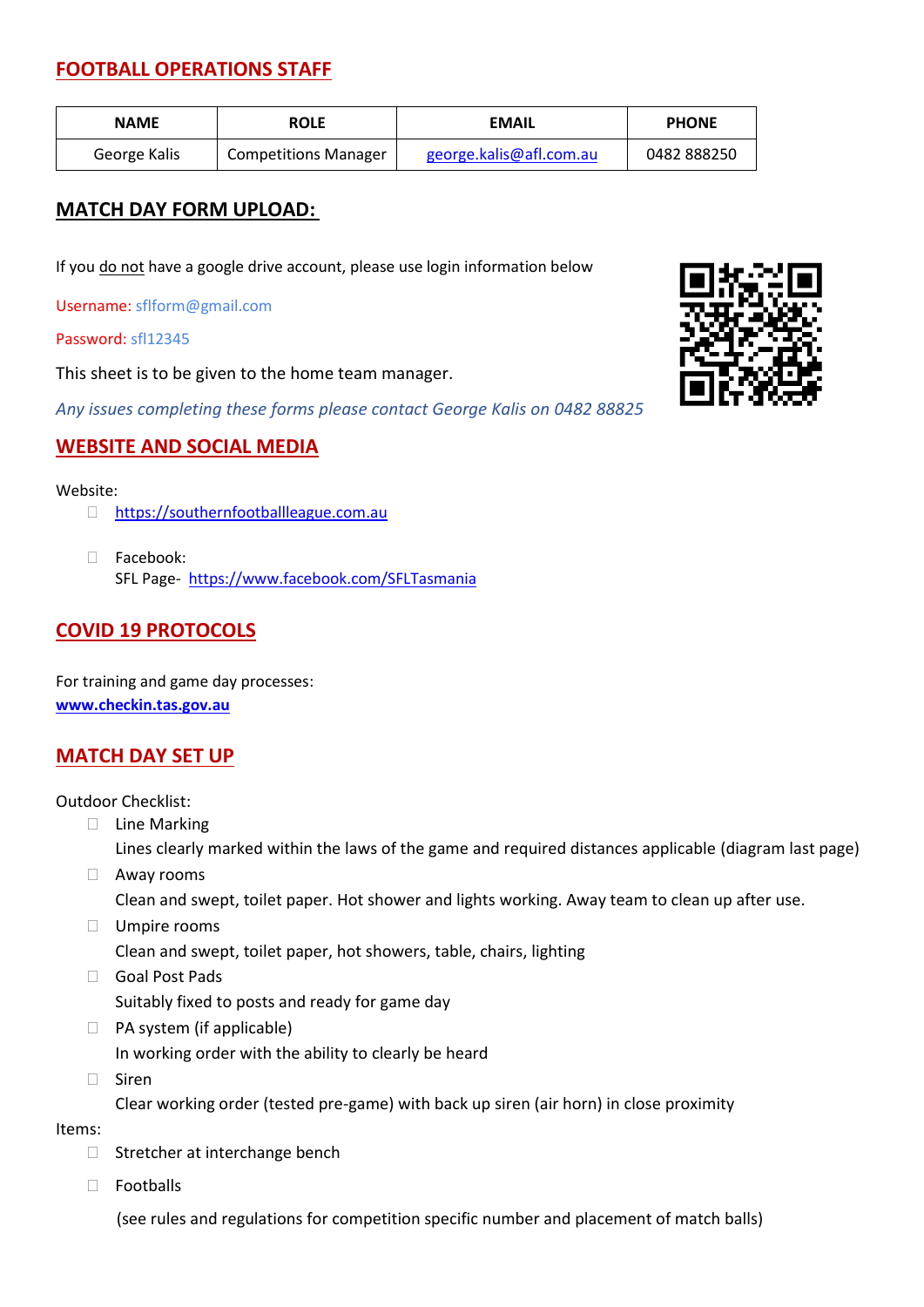#### **MATCH DAY TIMELINE**

- **30min:** Meet with opposition club Team Manager
- **30min:** Complete Marsh/ JLT Match Day Checklist (prior to first game via AFL Match Day App by JLT)
- **15min:** Team Sheet copies to umpires/away club
- **15min**: Home team to provide match football to umpires.
- **10min**: Timekeepers in place with cards and correct match time displayed
- **10min**: Interchange steward in place with paperwork
- **10min**: Scoreboard attendants are in place
- **During**: Provide drinks to umpires at breaks
- **During:** Umpire escort to and from changerooms to ground, ½ time & full time.
- **POST 15min:** Gain all clear from umpires including reports. Complete all match day paperwork requirements.
- **POST Game**: Match Day results including best players and goal scorers are entered through PlayHQ by home club.
	- o With varying start times results must be entered within 45 mins of match end.
	- o **Home Team**: Responsible for ensuring final scores are correct.
	- o **Home Team**: Responsible for updating handwritten changes. (players and jumper numbers)
	- o **Visiting Team**: To provide their own club's best players and goal kickers to Home Team Manager who will enter their goal kickers and best players are entered on PlayHQ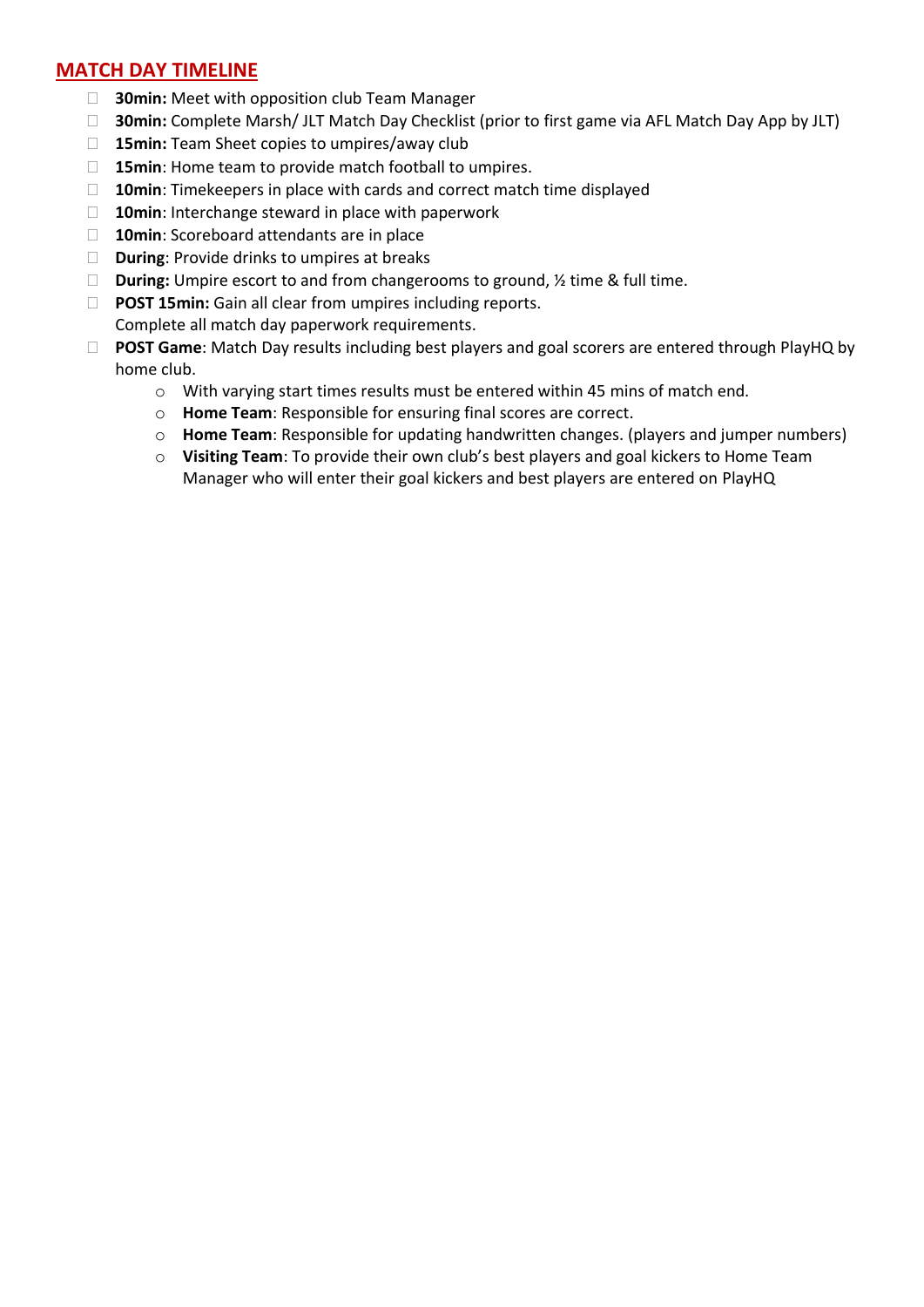# **HOME TEAM DUTIES**

#### Paperwork:

- $\Box$  Player registration all listed players are correctly entered PlaHQ prior to playing
- $\Box$  Team sheet team selected prior to start of match and copies of team sheet printed (3 copies: home team, away team, and umpires + 1 spare)
- $\Box$  Match Day Checklist (via the app)

#### Support Staff:

- $\Box$  Runner(s) up to 2
- $\Box$  Water carriers up to 6
- $\Box$  Sports Trainer Accredited Level 1 Sports Trainer
- Umpire Escort
- Timekeeper
- $\Box$  Score board attendant
- $\Box$  Interchange Steward

*Please note: All team officials must be registered on PlayHQ and listed on the team sheet. If they are not listed on the team sheet, they are not permitted to be in the coach's box.*

We require each team coach, including bench coaches to be accredited and registered on PlayHQ – updates to align with the AFL coach accreditation processes in place since the beginning of 2019.

Coaches not accredited and registered will not be able to be selected on team sheet. If a Coach is not selected the team sheet will not save or print.

The minimum age for a Club Boundary or Goal Umpire is 14 years old. The minimum age for a Runner is 15 years old. The minimum age for Water Carrier is 12 years old as of January 1.

*Water Carriers can only enter the playing area from one of the points where the boundary line and a 50 metre arch*  line intersect when a set shot for goal is being taken at the other end of the ground or a goal has been scored and *must be off the playing surface before play resumes. They are not permitted in the area behind the goal and behind posts and the interchange area at any time during play.*

#### **AWAY TEAM DUTIES**

#### Paperwork:

- $\Box$  Player registration all listed players are correctly entered into PlayHQ prior to playing
- $\Box$  Team sheet team selected prior to start of match (3 copies + 1 spare)
- $\Box$  Away team goal kickers and best players given to Home Team Manager

#### Support Staff:

- $\Box$  Sports Trainer Accredited Level 1 Sports Trainer
- □ Runner (s)
- Water carriers
- □ Timekeeper (optional)

*Only one trainer may be in the team bench area. All other trainers are to stand against the fence within one of the 50 metre arcs – they must not be in the team bench area unless assisting in treating an injured player.*

The away team is responsible for providing their own goal kickers and best players for PlayHQ **within 20 minutes** of the conclusion of the match to the Home Team Manager. A media release with all results, best players and goal kickers is sent to all of our media partners at 6pm on a Saturday evening via the PlayHQ system.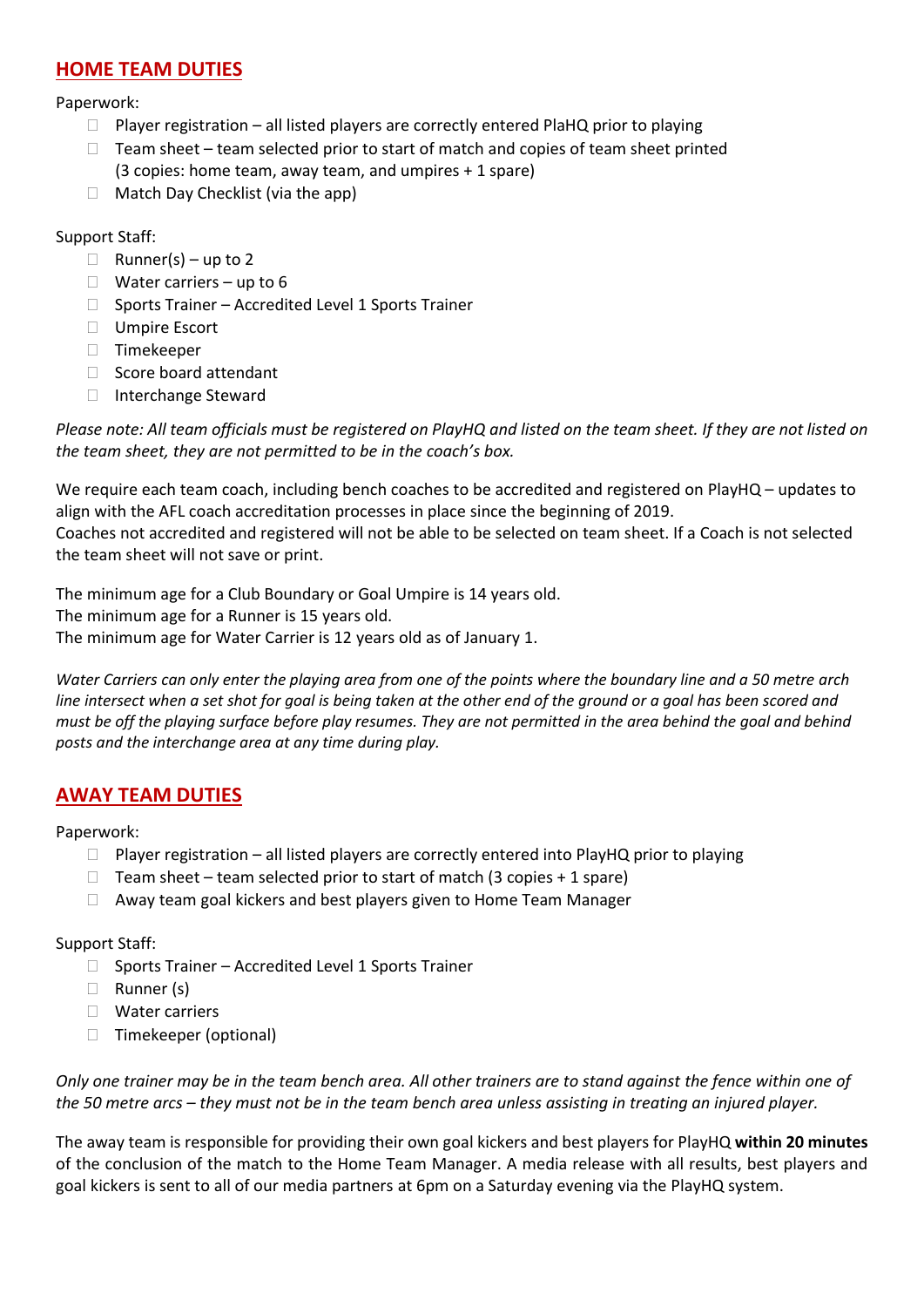# **MATCH DAY PAPERWORK**

**BOTH TEAM MANAGERS** need to provide a copy of their team sheet to the umpires before the start of the match. **GOAL UMPIRES** need to pass on their scorecards to the Home Team Manager following the end of the match and complete best players for Huon News Media Award and upload online.

**FIELD UMPIRES** to decide on the best players at the end of the match and upload online.

#### **HOME TEAM MANAGERS**

Ensure all paperwork is collected **including Away Team's paperwork** with goal kickers and best players which are updated on PlayHQ. The Team Sheets, Goal Umpire Cards, and Timekeeping Cards are uploaded as below and the paperwork is filed for the remainder of the season. The filed online paperwork must be available at the request of the SFL Office if required.

Once collected upload the team sheets, both goal umpire cards as below.

For Best and Fairest votes, Huon News Media Award and Umpire reports please refer below.

# **SFL Match Day Manager Match Day Forms Upload:**



**Scan the QR Code above and follow the process of entering the date, home and away teams, then adding the photo of the team sheets and goal umpire score cards to the Google drive. Once completed keep a copy of all documentation for the match in a folder for the rest of the year.**

#### **KEY RULES & REGULATIONS**

Below are some frequently asked questions about the rules and regulations.

For the full details refer to the 2022 SFL Rules and Regulations

#### **Footballs**

- $\Box$  Three Clennetts Mitre 10 Sherrin footballs of a suitable standard and approved by the SFL shall be provided for each match. One ball shall be positioned at each end of the ground behind the goal line.
- $\Box$  Yellow size 4 Clennetts Mitre 10 Sherrin footballs must be used in SFLW matches

#### **Stretchers**

Clubs must ensure a Sports Medicine Australia approved stretcher is available from the interchange bench. Match not to commence until a stretcher is available.

A player on a stretcher is to be taken off the ground in the shortest and most direct route.

A player, for whom a stretcher is called, shall not resume playing for a period of twenty (20) minutes of play, as per the Laws of Australian Football (including time on but excluding the quarter/half time breaks)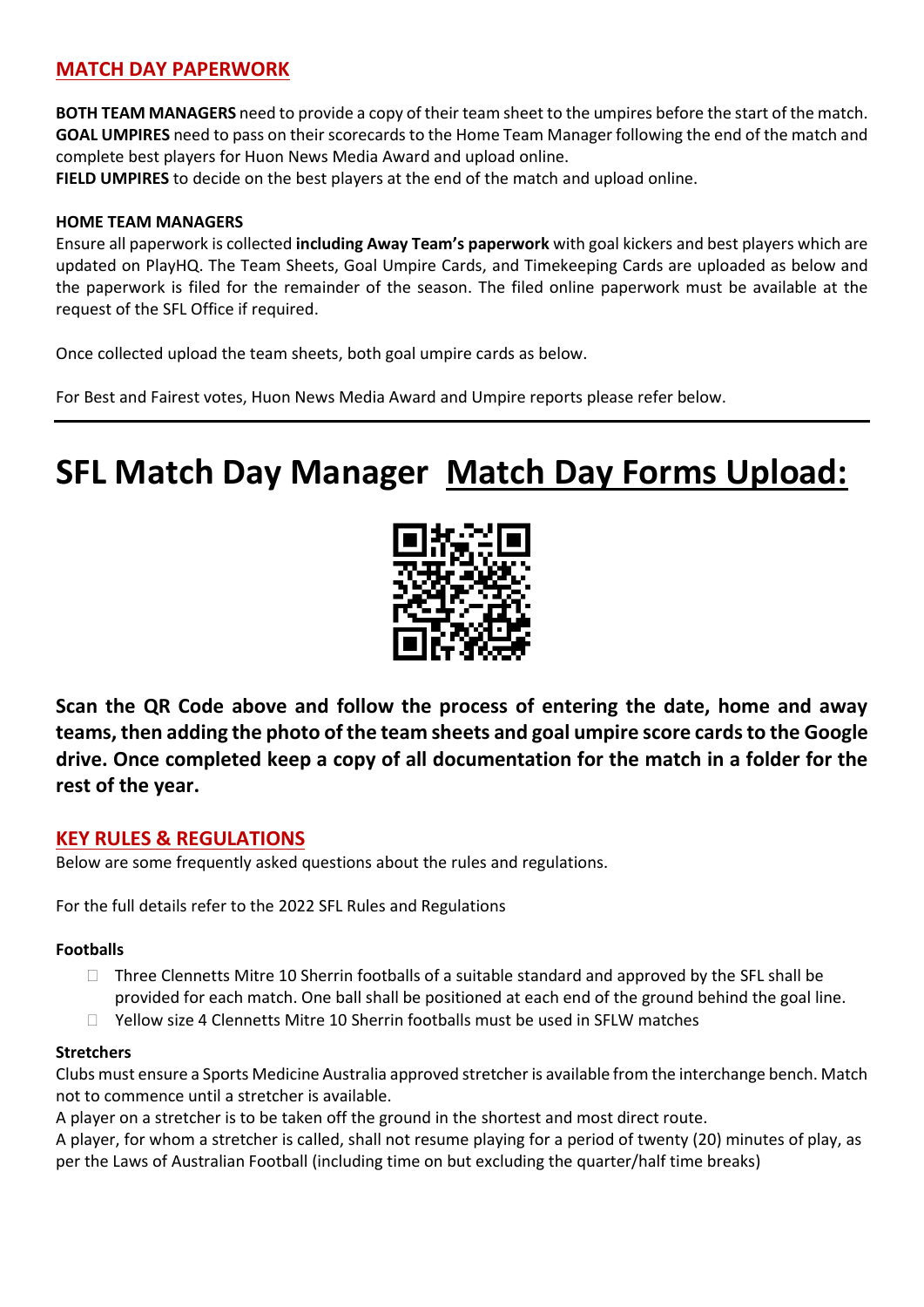#### **Water Carriers**

Water Carriers must be in the prescribed uniform – high-vis purple water carrier vest. Water carriers must only enter the field of play when there is a shot at goal, after a goal is scored. The minimum age for a Water Carrier is 12 years old.

#### **Officials Uniforms**

Sports Trainers must be in the prescribed uniform – high-vis white sports trainer vest. Runners must be in the prescribed uniform –runners top with club name on back

#### **Player Uniforms**

All protective apparel, including bandages & skins must be of a neutral beige colour only, however skins may also be matching in colour to club home shorts when they are worn.

| Competition               | <b>Quarter Length</b>   | <b>Quarter/Half/Quarter Breaks</b> |
|---------------------------|-------------------------|------------------------------------|
| <b>SFL Seniors</b>        | 20 minutes plus time on | 6/15/6                             |
| <b>SFL Reserves</b>       | 20 minutes no time on   | 6/15/6                             |
| <b>SFL Colts</b>          | 20 minutes no time on   | 6/12/6                             |
| <b>SFLW all Divisions</b> | 18 minutes no time on   | 6/15/6                             |

# **TIMEKEEPING & LENGTH OF MATCHES AND BREAKS**

#### *Warning Sirens*

- 5.9 Timekeepers are to sound the siren as an indicator to players and officials as follows:
- 5.9.1 As umpires enter the playing field prior to the start of the game and after half-time Once
- 5.9.2 Five minutes prior to scheduled starting time of the match and start of the 3<sup>rd</sup> Quarter Three times
- 5.9.3 Two minutes prior to scheduled starting time of all quarters Twice
- 5.9.4 One minute prior to scheduled starting time of all quarters Once
- 5.9.5 Scheduled starting time of all quarters Once
- 5.8 For matches where time on is not applicable the following will apply:

The clock is only to be stopped for the blood rule or when a player is replaced using the stretcher with the procedure as follows:

5.8.1 In the event of a player being replaced under the blood rule, timekeepers are to stop the clock from the time that the blood rule signal is given by the umpire until the umpire signals time back on or the ball is clearly in play.

5.8.2 In case of a player being replaced using a stretcher, the field umpire shall signal time off and on as detailed above.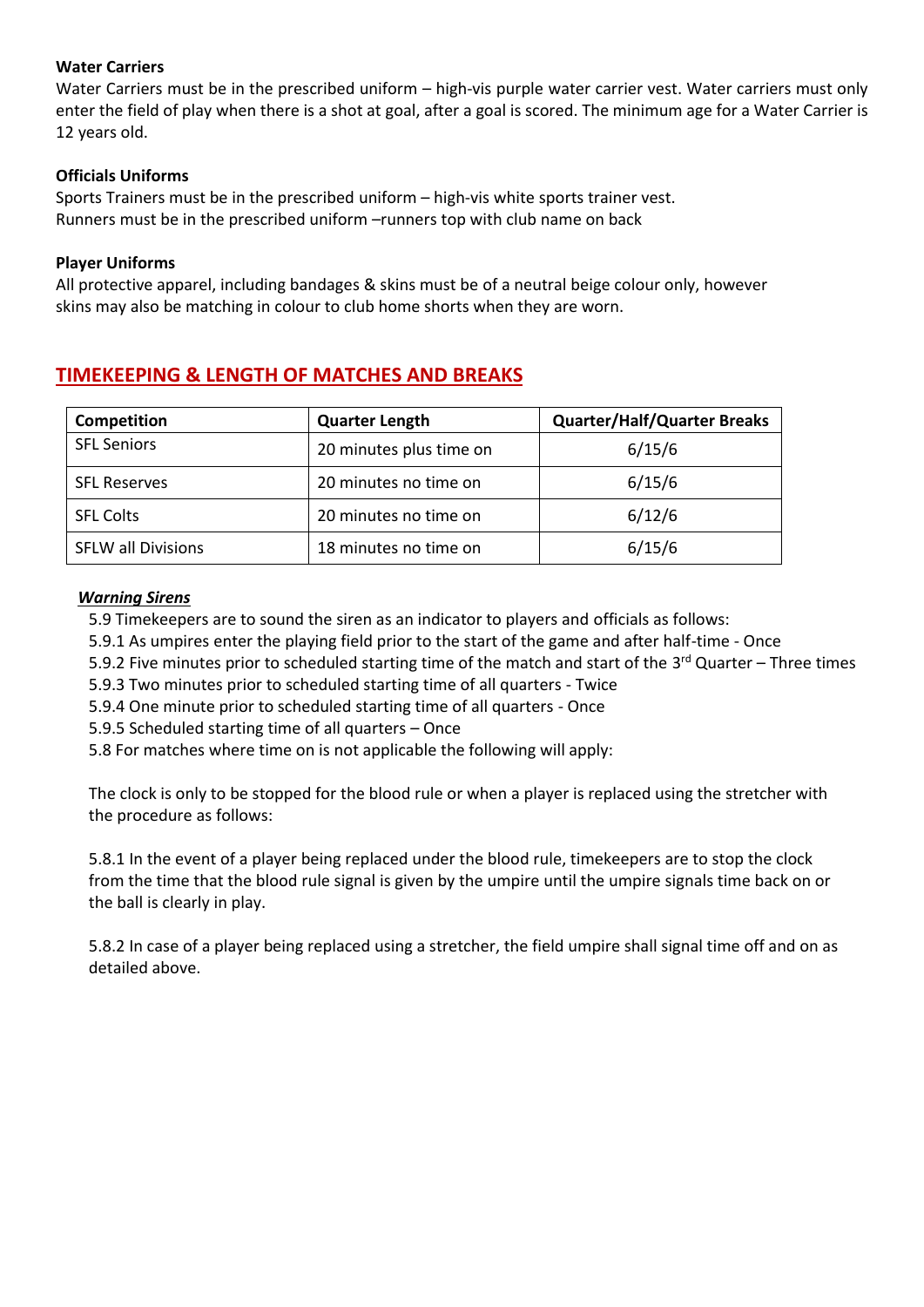### **GREEN, YELLOW AND RED CARDS**

Green Card - To be shown as a caution to a player. This player shall be sent from the field of play for 15 minutes and can be replaced immediately.

Yellow Card - To be shown when making a report. This player shall be sent from the field of play for 15 minutes and can be replaced immediately.

Red Card - To be shown when making a serious report or a second report against a player. This player shall be sent from the field of play for the remainder of the match and can be replaced immediately.

# Differences in SFL, OSFA, ODFA versus AFL Laws of the Game 2020

It is your responsibility to know when a red, yellow or green card should be used.

If a player is sent from the ground, a red, yellow or green card must be shown to the player. Please hold the card high enough so players and officials, including time keepers, can see the card.

| <b>SFL</b>                                                                                                                                                                                                                                                                  |                                                                                                                                                                                                     |  |  |  |
|-----------------------------------------------------------------------------------------------------------------------------------------------------------------------------------------------------------------------------------------------------------------------------|-----------------------------------------------------------------------------------------------------------------------------------------------------------------------------------------------------|--|--|--|
| <b>YELLOW</b>                                                                                                                                                                                                                                                               | RED                                                                                                                                                                                                 |  |  |  |
| ANY UMPIRE BUT<br>$\bullet$<br>EFFECTED BY FIELD<br><b>UMPIRE</b><br>OFF FOR 15 MINUTES<br>PLAYING TIME.<br><b>TIMING ARRANGED</b><br><b>BETWEEN THE</b><br><b>BENCHES</b><br><b>IMMEDIATE</b><br>٠<br><b>REPLACEMENT</b><br>First report - serious<br>$\bullet$<br>offence | ANY UMPIRE BUT<br>$\bullet$<br>EFFECTED BY FIELD<br><b>UMPIRE</b><br>OFF FOR REMAINDER OF<br>٠<br><b>MATCH</b><br><b>IMMEDIATE</b><br>٠<br><b>REPLACEMENT</b><br>Second report any<br>٠<br>offence. |  |  |  |
|                                                                                                                                                                                                                                                                             |                                                                                                                                                                                                     |  |  |  |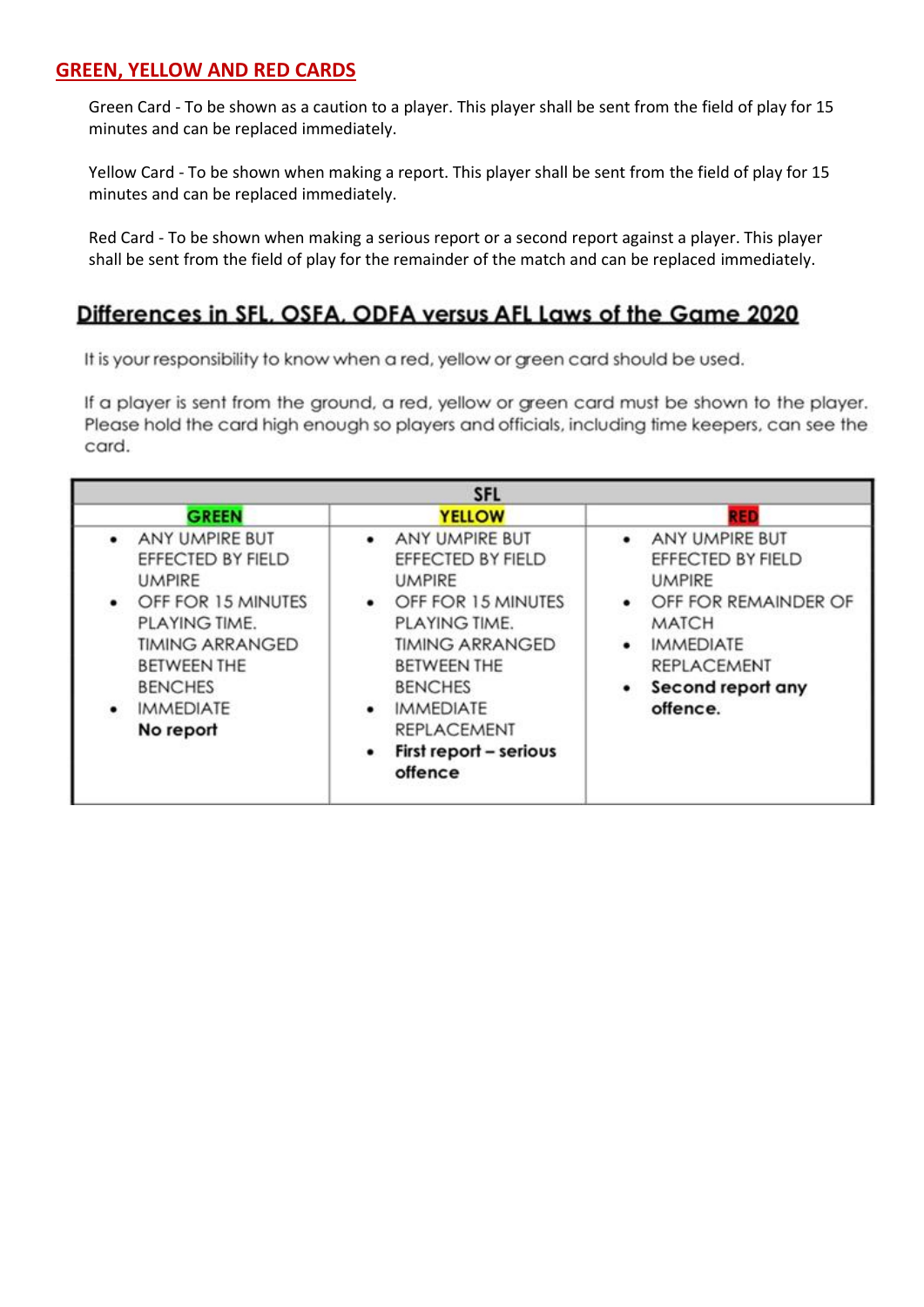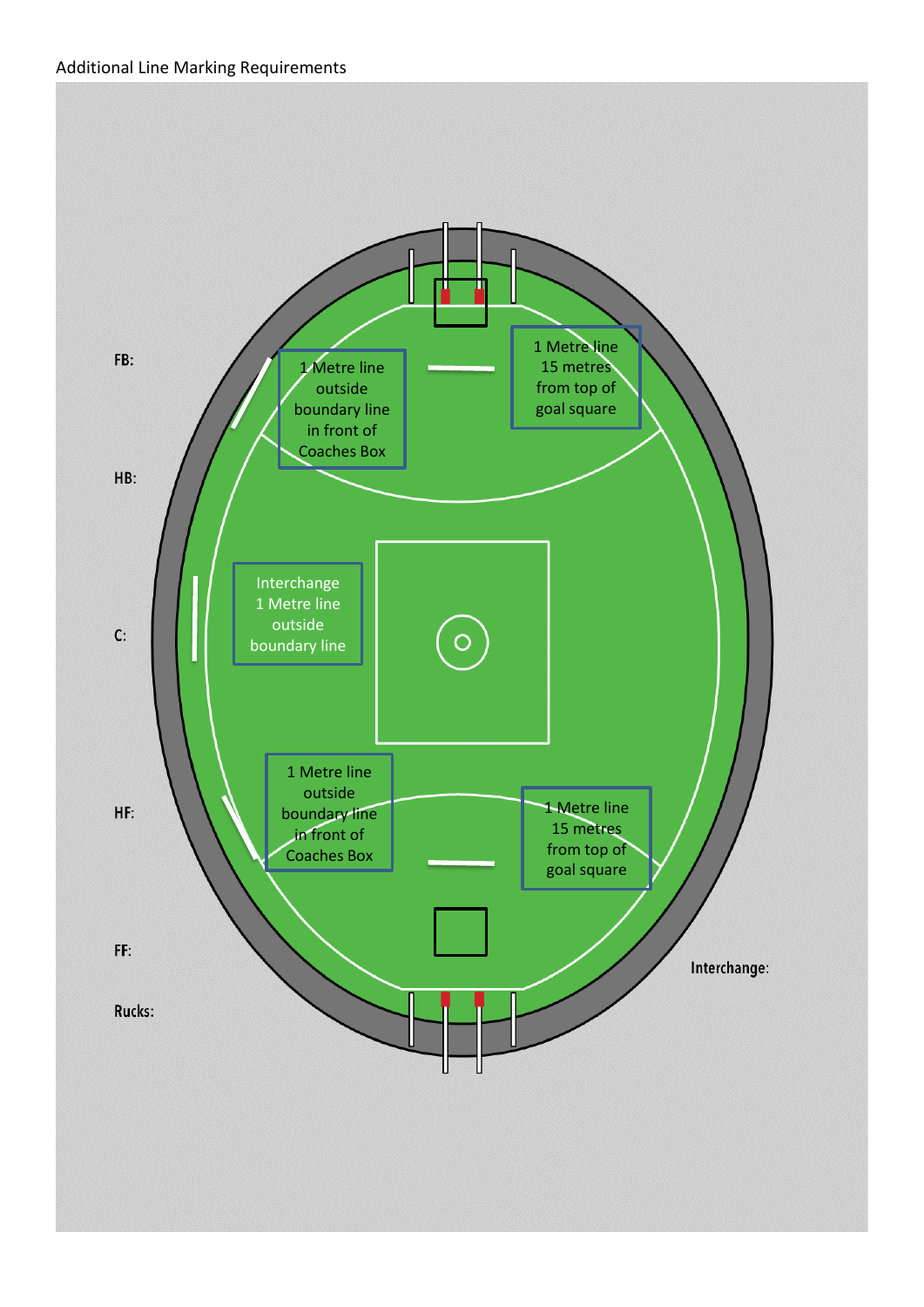#### *Ground Marking*

8.1 The following lines must be clearly marked.

8.1.1 Goal-squares, boundary lines, centre square

8.1.2 Arc at each end of the ground, 3 metre centre circle (with intersecting line), 10 metre centre circle (with intersecting line)

8.1.3 Interchange area:

(a) The interchange area comprising two short lines across the boundary line 15 metres apart should be marked on one wing and adequate seating provided for players and team officials of each club; and

(b) A line one metre outside the boundary line running parallel to the boundary line for the full 15 metres of the interchange area. No player is to cross this line unless in the process of entering the playing surface.

8.1.4 A 1 metre line that is 15 metres in front of the centre of the front line of the goal square running parallel to that line.

8.2 The boundary line must be marked at least three (3) metres inside the fence line.

8.3 A coach's line should be marked comprising 5-10 metres in length and no more than 2 metres in from the fence / fence line, maintaining a minimum of 1 metre from the boundary line. It should be marked in front of the coach's box/area. No official or bench player can stand in front of this line during play.